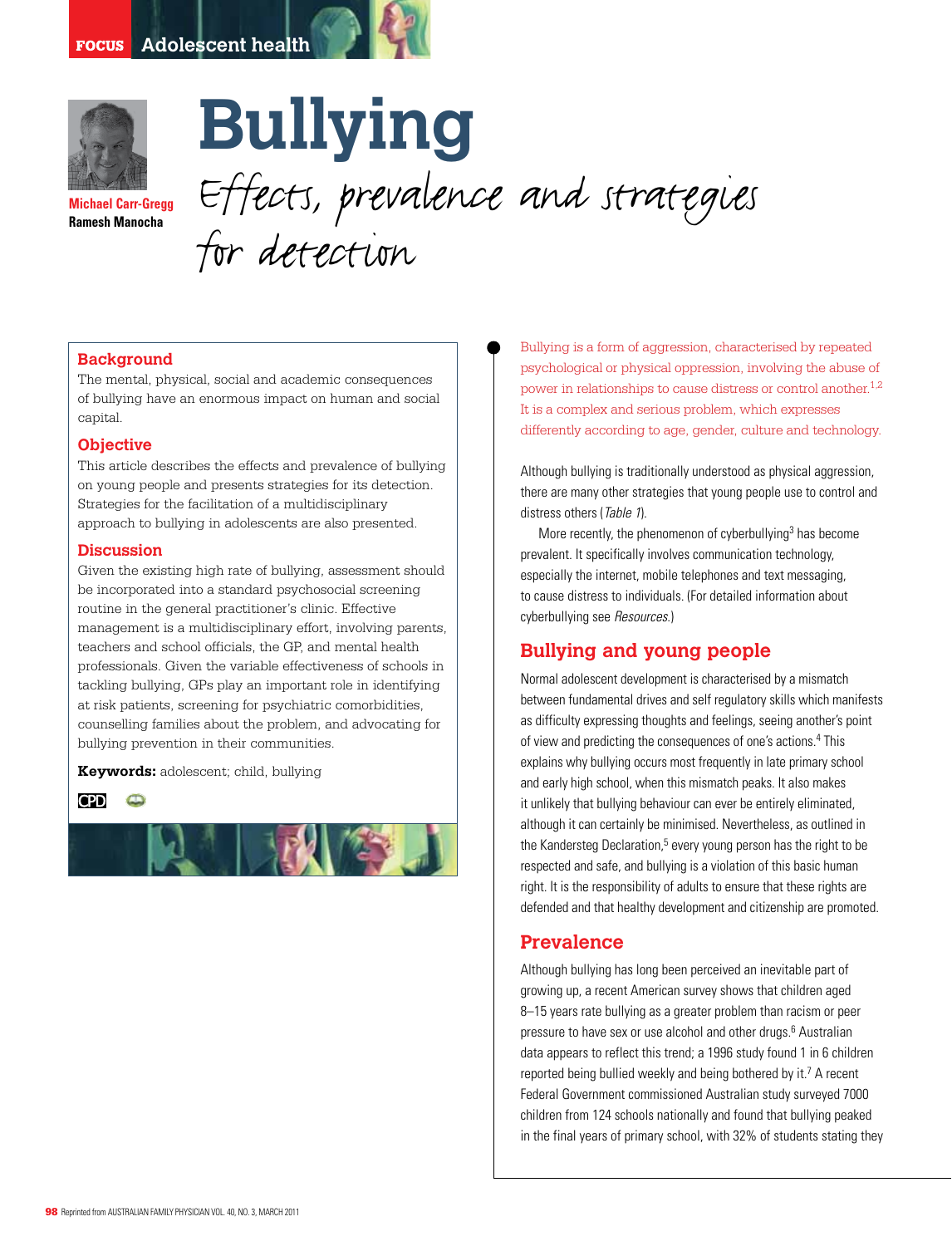

## Table 1. Types of bullying

- Physical bullying: hitting, poking, tripping, pushing or damaging someone's belongings
- Verbal bullying: name calling, insults, homophobic or racist remarks and verbal abuse
- Social (covert) bullying: lying, spreading rumours, playing a nasty joke, mimicking and deliberately excluding someone
- Psychological bullying: threatening, manipulation and stalking
- • Cyberbullying: using technology (eg. email, mobile telephones, chat rooms, social networking sites) to bully verbally, socially or psychologically

### **Bullying is not:**

- mutual arguments and disagreements
- single episodes of social rejection or dislike
- single episode acts of nastiness or spite
- random acts of aggression or intimidation.

Source The National Centre Against Bullying www. ncab.org.au/Page.aspx?ID=206

were targeted.<sup>8</sup> This data suggests that the prevalence of bullying is increasing and that Australia has one of the highest rates of bullying in the developed world. A recent review<sup>9</sup> concluded that the effectiveness of school antibullying measures are modest at best,indicating that bullying is likely to be an ongoing problem.

# **Social and emotional impact**

Although bullying among young people can occur in any setting, it typically occurs at school or on the way to and from school. Young people involved in bullying are at risk of poor school functioning, as measured by attitudes toward school, academic performance and absenteeism.<sup>10</sup> They may suffer significant psychological distress.<sup>11,12</sup> and in rare instances take their own life.<sup>13</sup> Young people with serious psychosocial problems might experience problems associated with attention, behaviour, and emotional regulation, which interfere with their ability to learn.<sup>10</sup>

 The evidence base demonstrating a link between the experience of being bullied with mental health problems in later life is growing.14 Therefore, although bullying and victimisation might occur early in life, longitudinal studies indicate that its effects can be long lasting. Longitudinal studies also indicate that the tendency to bully at school significantly predicts subsequent antisocial and violent behaviour.15 A study from the United States of America also found that the attackers in more than two-thirds of 37 mass school shootings felt 'persecuted, bullied, threatened, attacked, or injured by others', and that revenge was an underlying motive.<sup>16</sup>

# **The role of the GP**

General practitioners have a critical role to play in the assessment and management of young people affected by bullying. The key aspects of this role are outlined in Table 2.

# **Early detection**

Given the high prevalence of bullying, GPs should incorporate an assessment for bullying into their standard psychosocial screening routine, ideally with every encounter with a young person.<sup>17</sup>

 Young people are often reluctant to disclose that they are being bullied because they are ashamed, think it is their fault, may fear retaliation, or regard disclosure as 'dobbing'. An Australian study<sup>18</sup> of 415 high school students found that more than half (54%) would not report bullying to adults. Of those that would report, students more frequently said they would tell a parent, followed by a school friend, and then a teacher.

Although young people are unlikely to spontaneously disclose the issue during a general practice consultation,<sup>17</sup> parents/relatives or another third party may report it or a school may refer the victim to a GP. Many presentations should prompt consideration of bullying (Table 3).

 Interestingly, young people who perpetrate bullying are just as likely as the victims to report these types of symptoms, and young people who both bully and are victimised might be at greatest risk.19,20 Young people who bully are also more likely to report alcohol and substance use.<sup>21</sup>

# **Assessment**

Many adolescents are willing to discuss health concerns with their GP if engaged in an 'adolescent friendly' way. General practitioners are legally and ethically bound to keep information that is disclosed by patients confidential. Concerns about confidentiality are a major barrier for young people,<sup>22</sup> so it is important to reassure them that the information they disclose will be kept confidential except in extreme circumstances. (Where, for example, the patient's life may be in danger, public interest or mandatory reporting obligations occur.)

 So, once the young person's mental competence is established, it is important to ensure that at least part of each consultation is conducted without the presence of the parent. Removing the parent from the consultation room can be presented as usual protocol with a statement such as, 'Well Mrs Jones, before you leave, and I talk to Amy alone, do you have any more questions?'

## Table 2. Tasks for the GP in managing young people affected by bullying

- Early detection
- Assessment of the severity and impacts
- Counselling and support
- Encouraging the young person to disclose the bullying to parents
- Developing an action plan with the family
- • Appropriate referral
- Broader roles as required such as:
	- advocating on behalf of the young person to school officials or other community agencies
	- encouraging parents to engage their children in positive school and community activities
	- helping other adults to recognise the physical and psychological symptoms associated with bullying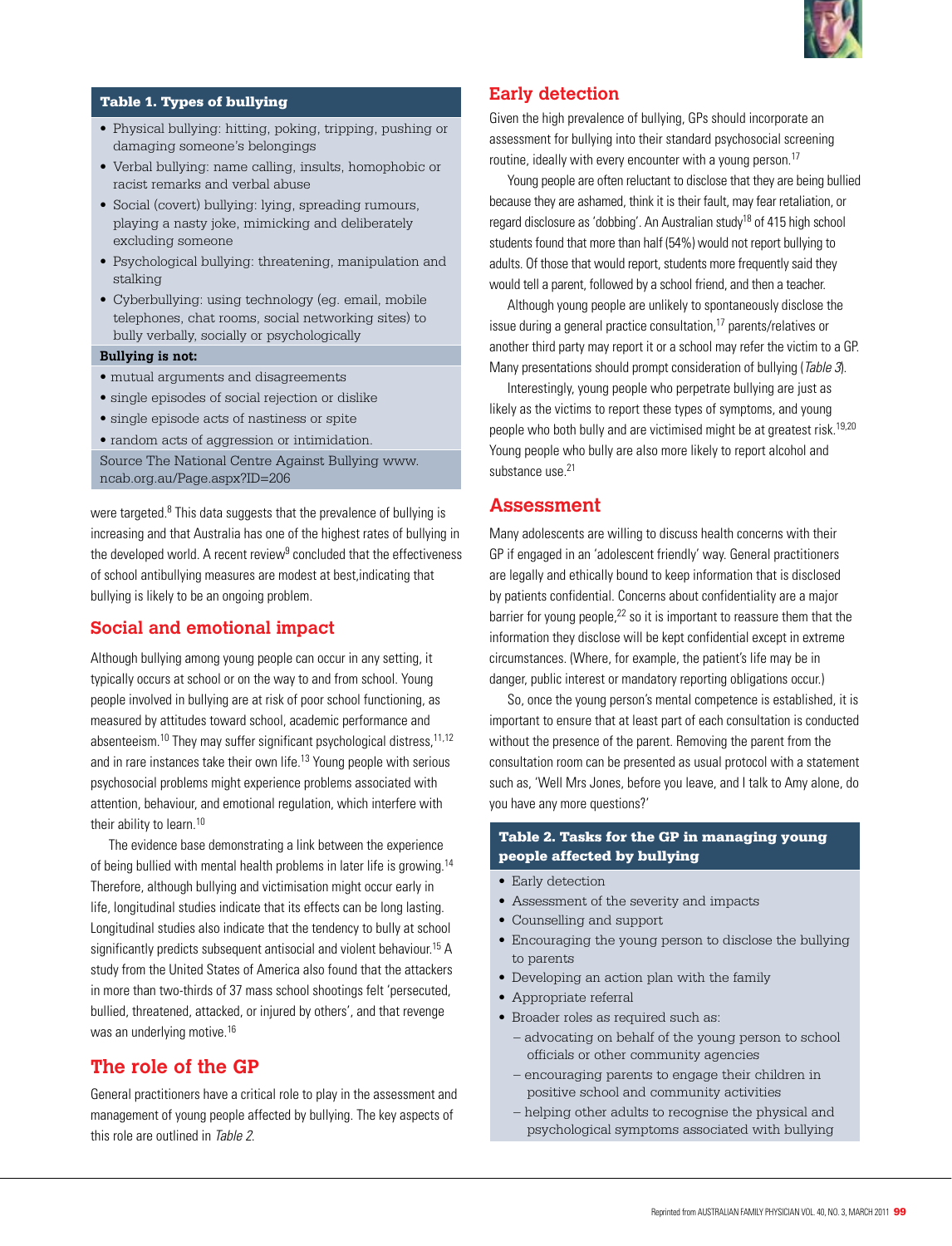

 The HEADSS (Home, Education and Employment, Activities, Drugs, Sexuality, Suicide/depression) psychosocial assessment strategy<sup>17</sup> is a common method of establishing a meaningful rapport between the GP and the young person. It is a useful clinical tool, can usually be completed within the scope of most consultations, and provides a framework for GPs to effectively assess for bullying (see Resources).

 The GP should ascertain the type of bullying, ie. physical, verbal, psychological (social exclusion, rumours, putdowns), sexual (which can be physical or verbal) or cyber, and determine if mandatory reporting is necessary. If there are concerns about online behaviour that involves sexual exploitation of a child this should be reported to the Australian Federal Police Child Protection Operations team (see *Resources*).

Further practical strategies to facilitate disclosure are described in Table 4 and 5.

## **Counselling and supporting the young person**

Ongoing review and support of the young person and their family is very important. Although counselling skills are beyond the scope of this article, some cognitive behaviour therapy-style techniques that can be useful to teach young people include:

- $\bullet$  'fogging' when other people make hurtful remarks, don't argue and try not to become upset. Imagine that you are inside a huge, white fog bank: the insults are swallowed up by the fog long before they reach you
- staying in the neutral zone reply to taunts with something short and bland: 'that's what you think' or 'maybe', then walk away. Interactive websites such as MoodGYM23 and Reach Out Central24 offer cognitive behavioural strategies to help reframe negative thinking

patterns (see Resources).

 There are five key messages that the GP should convey to the young victim of bullying.

- 1. That they have shown great courage coming forward and the good news is that they don't have to face it on their own
- 2. It's not their fault but is most likely a reflection of the insecurities of the bully
- 3. All students have a legal right to learn in a safe environment
- 4. They should not try to tackle the bully by themselves
- 5. That bullies thrive on secrecy and the best option is to tell someone in authority.

## **Encourage disclosure to parents**

Baring in mind the young person's right to confidentiality, GPs should encourage the victim to disclose the facts of the bullying to their parents or legal guardians as soon as possible.

 Some young people are reluctant to disclose this information to an adult carer. However, it is generally considered essential to involve parents in the remediation process. A GP may tackle this situation by providing a range of choices to empower the young person. For example, 'I can appreciate that you may not want mum or dad to know

## Table 3. Common clinical indicators of bullying29,30

- School refusal or excuses for school avoidance (eg. feeling sick)
- Wanting to go to school a different way (eg. changing the route, or being driven instead of catching a bus)
- Being tense, tearful and unhappy before or after school
- Talking about hating school or other children
- • Suspicious bruises or scratches
- Damage to, or loss of, personal belongings
- • Sleeping difficulties including nightmares and enuresis
- • Social withdrawal
- Refusing to discuss what happens at school
- Somatic symptoms such as headache or abdominal pain

### Table 4. Useful questions about school<sup>1</sup>

- What do you like about school?
- What are you good/not good at?
- How do you get along with teachers and other students?
- Is there an adult you can talk to at school about how you feel?
- Have your marks changed recently?
- Many young people experience bullying at school or at home via the net or mobile telephone, have you ever had to put up with this?

### Table 5. Example of a bullying history

### **The 'many young people' technique allows sensitive questions to be asked in a nonthreatening way**

- I have heard that many young people your age, experience bullying at school or at home – online or by phone – have any of your friends ever had to put up with this?
- Remembering what we said about confidentiality, that this was just between the two of us, can you tell me whether you have ever experienced this sort of harassment at school or at home – online or by telephone?
- • What type of bullying was this (ie. is it cyberbullying, physical, psychological)?
- Have you told anyone about this?
- How often has this occurred? (assess intensity)
- How long has this been going on for? (assess duration)
- (If cyberbullying) did you save any of the messages on your phone or computer as evidence?
- How many different places or relationships does the bullying occur in?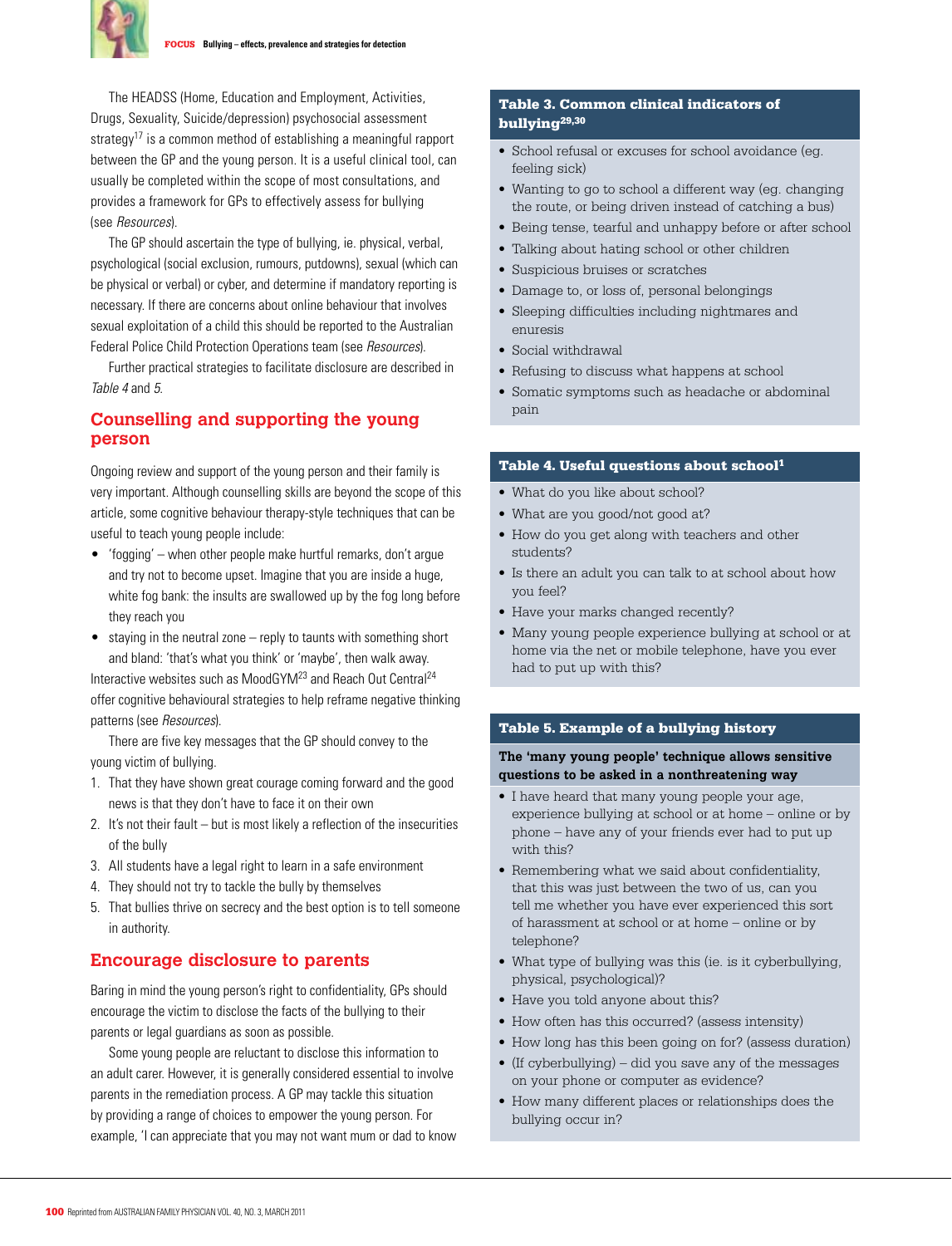

about what you have had to put up with, but in my experience, it is very helpful to let them know what has been going on. We can do this in a variety of ways: you can sit in while I tell them what's been going on; or you can wait outside while I let them know and then bring you in; or you can tell them in front of me.'

# **Develop a parental action plan**

Proper parental support can be a protective factor for bullying, hence the GP's dual role in both detecting and managing bullying while educating parents about how best to prevent and manage it.

Parents should be encouraged to remain calm and under no circumstances contact the parents of the bully. Table 6 lists tips for parents. Parents should be presented with a clear action plan and a follow up meeting with the GP so that progress can be evaluated and discussed.

- The parental action plan should include:
- seeking a face-to-face meeting with the student's teacher, year level coordinator, deputy principal or principal to discuss the matter
- written communication that leaves a paper trail that may be useful should matters escalate
- reading the Federal Government report, 'What should I do if my child is being bullied?' (see Resources) or individual state or territory department of education websites
- moving up the 'chain of command' if parents feel that their concerns are being ignored
- at the school meeting, parents should be encouraged to remain calm, bring any evidence they have and ask three key questions:
	- How will this matter be investigated?
	- How long will this investigation take?
	- When can we have a follow up meeting to discuss the results and any sanctions that are handed out?

Encourage parents to record minutes of the meeting and create a record of what was agreed. The GP may also contact the school directly (if agreed by the young person) to discuss the matter with relevant notes made in the patient's file.

# **Screen for psychological distress and refer if necessary**

If the bullying has been sustained, frequent or intense, then a screening questionnaire such as the K10 should be used to help detect clinically significant levels of anxiety or depression.<sup>25,26</sup> Consider referral to a psychologist if screening indicates that the patient's mental health score is above the 'at risk' threshold or otherwise indicated.

# **Strategies used in schools**

Schools apply rules relating to standards by which children are expected to treat each other. When bullying is identified then sanctions and punishments are appropriate. Useful strategies are outlined below.

# **Restorative justice**

A form of conflict resolution which involves a mediated meeting between victim and offender aimed at making them understand the harmful effects of their actions, the unacceptable nature of their behaviour and the development of a monitored plan to remediate the situation (see Resources).

# **Peer mediation**

Peer mediation is a process in which students resolve disputes and conflict among their peers. Peer mediators are chosen by their own peers and receive training to work with both the bully and the victim to arrive at a nonaggressive, constructive solution. It has been used successfully with children in a number of school settings.<sup>27</sup>

## **Shared concern**

Simple disapproval and punishment of bullies may not prevent bullying. The shared concern approach is based on the assumption that bullies typically are insensitive to the harm they are doing to the victim (see Resources). This is because of their involvement in a group which gives legitimacy to bullying, reducing their sense of personal responsibility. This model uses the fact that bullies commonly feel uncomfortable with their own behaviour. An adult mediator uses specific techniques to demonstrate the impact of the bullying on the victim. Although the method involves a nonblaming approach, it does not seek to excuse or condone bullying and has been found to be effective in many settings.<sup>28</sup>

# **Conclusion**

Bullying is emerging as a significant but preventable mental health risk factor for young people. Once detected, a partnership involving the

## Table 6. Important parental do's and don'ts

### **Do NOT**

- Tell the young person to ignore the bullying as this often allows the bullying and its impact to become more serious
- Blame the young person or assume that they have done something to provoke the bullying
- Encourage retaliation
- • Criticise how your child/teenager dealt with the bullying
- Contact the bully or parents of the bully

### **Do**

- Listen carefully. Ask who was involved and what was involved in each episode
- • Empathise and reinforce that you are glad your child/ teenager has disclosed this
- Ask your child/teenager what they think can be done to help
- Reassure your child/teenager that you will take sensible action
- Contact the teacher and/or principal and take a cooperative approach in finding a solution
- • Contact school authorities if bullying persists and escalate your communications up the chain of command